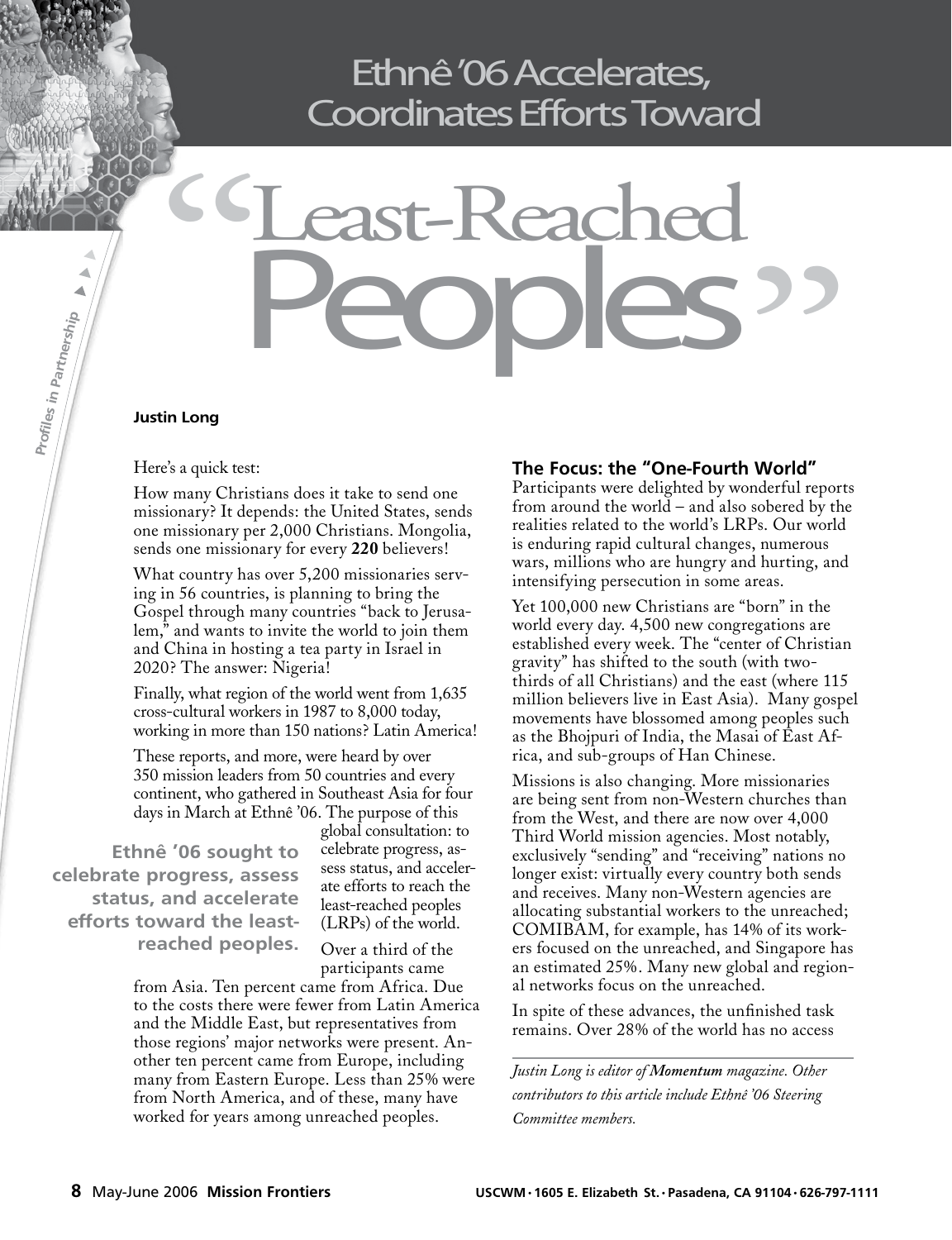to the Gospel. Over 39% belong to an ethnic group without viable churches. There are over 4,000 "least-evangelized" ethnolinguistic groups and over 6,700 "unreached" peoples. Nearly two billion still need to hear the Good News for the first time.

The majority of Christians in the world are still not aware of the challenge of the unreached, and many that are aware feel little or no responsibility. Many church and mission leaders believe that missions to the unreached has been over-emphasized. Of the US\$15 billion given to missions, less than 2% is given for mission to the unreached, and less than 5% of the world's missionaries are focused on the unreached.

Will we change? If current patterns continue, the unreached will still represent *one-fourth* of the world's population in 2025. "Insanity," wrote Albert Einstein, "is doing the same thing over and over and expecting different results." Participants at Ethnê '06 were challenged to ask not "What can we do?" but rather "What must be done?"

### **The Goal: Transformational Church Planting Movements**

A strategic Ethnê '06 focus was how truly "holistic gospel movements" (or churchplanting movements using radical methodology) could be stimulated where churches, businesses, humanitarian and mission streams cooperate to develop holistic efforts that address spiritual, social, economic and cultural needs of each population segment. Least-reached groups do not have a viable church which can reach their own people. The goal is that each formerly unreached group will have a movement of consistently reproducing, indigenous churches that will take

the major responsibility for sharing the Gospel and discipling their own people group and *also* will begin reaching out to other groups in the world.

Once these least-reached peoples come to this point, God is obviously not finished with them. He wants to do much more both in the present and with future generations as the gospel is lived out in transforming ways for the glory of God.

### **The Distinctives of the Ethnê Initiative**

The movement to reach the LRPs got a shot of energy from the late 1980s and 1990s, when the AD2000 & Beyond Movement popularized the "10/40 Window" and launched huge initiatives – like "Praying through the Window" and research projects like Joshua Project. The AD2000 Movement also nurtured many national and regional mission networks focused on unreached people groups (UPGs).

> At the Great Commission Roundtable in 2001 many UPG-focused leaders

voiced their concern that the phasing out of the AD2000 Movement would lead to less emphasis and collaborative planning

toward the unreached. The recommendation of the UPG working group at the Great Commission Roundtable was that UPG "global forums of

**(from www.joshuaproject.net)**

**If current patterns continue, the unreached will still represent one-fourth of the world's population in 2025.**

**Profles**

A

**in**

**Partnership**

relationship" should be continued. Singapore '02 and then Ethnê '06 were the direct results of that recommendation.

### **Ethne: All Regions Listing**

|         |                              |       |                        |        |                         |                     | -------------------Population------------------- |                      |                        |
|---------|------------------------------|-------|------------------------|--------|-------------------------|---------------------|--------------------------------------------------|----------------------|------------------------|
|         | Region Region Name           | Total | with Least-<br>Reached |        | Least-<br>Total Reached | % Least-<br>Reached | Total                                            | In Least-<br>Reached | % in Least-<br>Reached |
|         | South Pacific                | 27    | 27                     | 1,500  | 26                      | 1.7%                | 32.972.000                                       | 510,000              | 1.5 %                  |
| 2       | Southeast Asia               | 11    | 11                     | 1,809  | 663                     | 36.7 %              | 551.352.000                                      | 271.769.000          | 49.3%                  |
| 3       | Northeast Asia               |       |                        | 605    | 454                     | 75.0%               | 1.522.533.000                                    | 332,013,000          | 21.8%                  |
| 4       | South Asia                   |       |                        | 3.217  | 2,898                   | 90.1 %              | 1.288.182.000                                    | 1,109,032,000        | 86.1 %                 |
| 5       | Central Asia                 | 11    | 11                     | 1.023  | 849                     | 83.0%               | 397.366.000                                      | 385,495,000          | 97.0%                  |
| 6       | Middle East and North Africa | 19    | 19                     | 591    | 366                     | 61.9%               | 278.847.000                                      | 183,092,000          | 65.7 %                 |
|         | East and South Africa        | 27    | 27                     | 1,290  | 349                     | 27.1 %              | 392.605.000                                      | 59.426,000           | 15.1 %                 |
| 8       | West and Central Africa      | 24    | 24                     | 2.197  | 499                     | 22.7 %              | 355,833,000                                      | 111,499,000          | 31.3%                  |
| 9       | Eastern Europe and Eurasia   | 20    | 20                     | 656    | 188                     | 28.7 %              | 334.261.000                                      | 24.836.000           | 7.4 %                  |
| 10      | <b>Western Europe</b>        | 29    | 29                     | 943    | 227                     | 24.1 %              | 397.249.000                                      | 19,761,000           | 5.0%                   |
| 11      | Central and South America    | 21    | 21                     | 1.066  | 96                      | 9.0%                | 413,830,000                                      | 1,604,000            | 0.4%                   |
| 12      | North America and Caribbean  | 30    | 30                     | 984    | 82                      | 8.3%                | 475,755,000                                      | 5,619,000            | $1.2 \%$               |
| Totals: | 12 Regions                   | 233   |                        | 15,881 | 6.697                   | 42.2 %              | 6.440.785,000                                    | 2,504,656,000        | 38.9%                  |

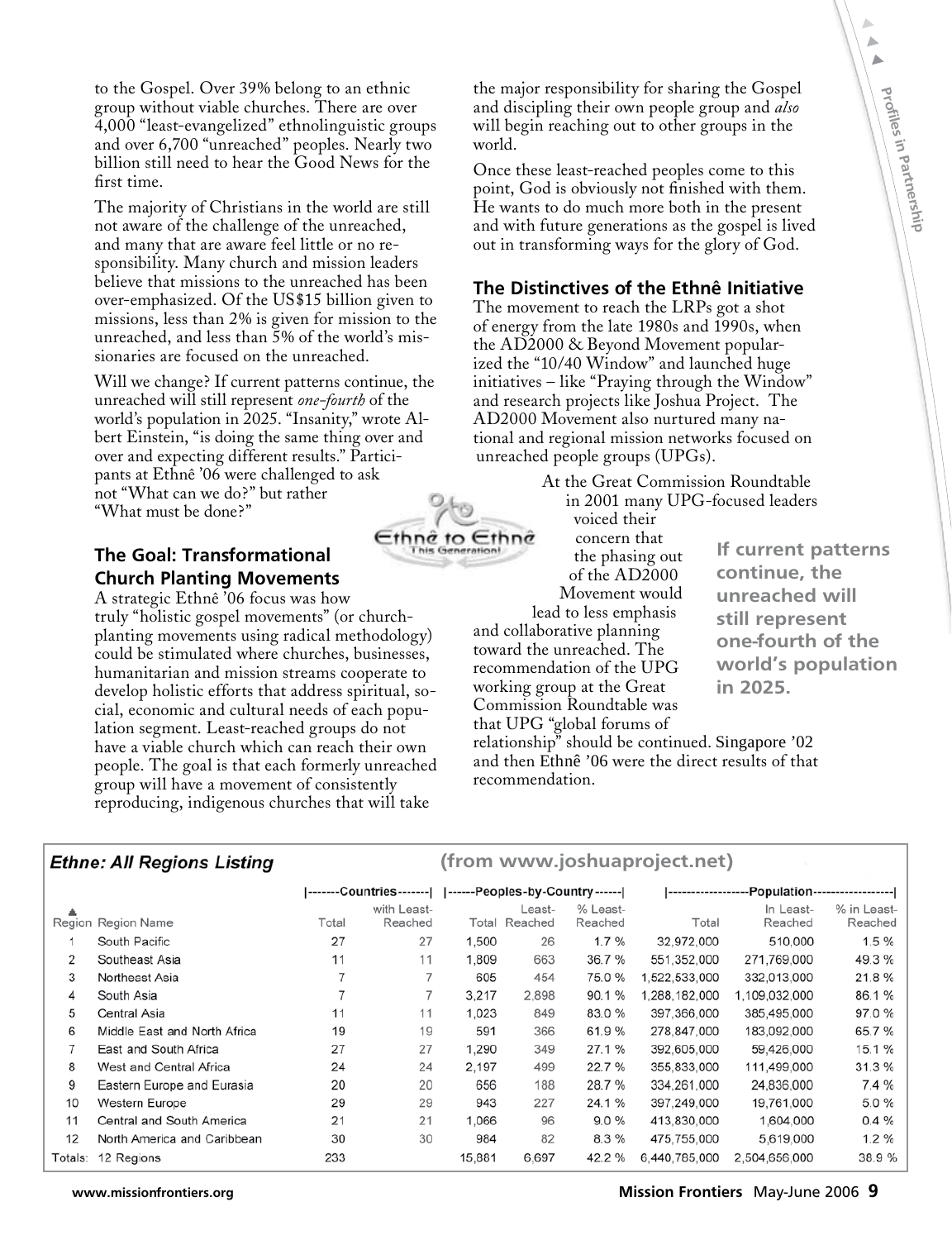Out of Singapore '02 came three global "calls." The first was a call for secure communication. The second was a call for a global network of mission agencies focused on the unreached. (The Global Network of Mission Structures is the result.) The third was a reiterated call for ongoing gatherings. Ethnê '06 grew out of this call, after SEALINK (a network of ministries focused on the UPGs of Southeast Asia) volunteered to convene a global committee to foster a worldwide UPG network.

The Ethnê '06 consultation was a culmination of a careful process intent on building a strong, long-term foundation. Some (mainly from the West) urged the steering committee to set out specific goals and outcomes which would be presented for adoption by others in the Body of Christ. This urging was resisted because it was felt that such a course would be presumptuous and would prevent true collaborative planning.

**Profles in**

**Partnership**

Instead, the key initiatives offered (and described below) were developed by careful consensus by a large, multi-national grouping. No movement or initiative really gains ground if just "announced." True movements gain momentum only as all feel they are full participants in shaping and leading the effort. This "shared ownership" has been a key goal of Ethnê.

The greatest distinctive of Ethnê might be that for the first time, leaders from non-Western countries felt like they were a full part of global decisions (as stated at Ethnê '06 by leaders from Korea and Latin America). The ultimate achievement will hopefully be centered around the Ethnê Vision: "Peoples Joining Together to Glorify God among all peoples" where no region dominates mission efforts and all believers in all the world are mutually responsible to reach all peoples. Rather than one region having ultimate responsibility, this is to be shared by all regions.

### **Desired Strategic Outcomes**

Ethnê '06 participants came together to accomplish three strategic outcomes.

First, we came to *celebrate Great Commission progress among the least-reached.* This goal was successfully achieved as we acknowledged and built on the strength of past initiatives in order to honor pioneers who have led the Body forward. We were also challenged by the many initiatives and strategies which continue to move forward in great ways.

only as all feel they are full participants in shaper and the system of the shared owner-<br>ing and leading the effort. This "shared owner-<br>ship" has been a key goal of Ethné.<br>Any tangible and intangible successes were<br>exper Second, we sought to *assess current opportunities and resources.* We examined trends, shared ideas and resources, and built relationships and synergy by which this effort can move forward. Many tangible and intangible successes were experienced at the Consultation, and processes are being worked out for the future – Strategy

- an overview video of the Ethnê movement and Harvest-Linked Prayer Strategy initiative (HeLPS),
- a set of 12 five-minute testimony videos (one per region) of people formerly from LRPs now following Christ and reaching others. These videos, with accompanying bulletin inserts and prayer bookmarks, could be shown during the first Sunday service of the month to celebrate what God has already been doing in response to prayer and to accelerate prayers for the remaining LRPs of each region.
- *The Global Prayer Digest* (*www.globalprayer-digest.com*) will offer parallel issues (in several major languages) from June 2006

through May 2007 with daily prayer requests for the LRPs in each region. These prayer items will be linked to the people profiles and information database of Joshua Project (*www.joshuaproject.net*). A special set of youth and children's issues are planned as well, available by free download from the *GPD* site.

• Ethnê's website at *www.ethne.net* gives further detailed information about the initiative and each of the 12 regions. Many resources will be available directly from the website. For questions, to receive regular e-updates or to join the Harvest-Linked Prayer Initiative, e-mail *prayer@ethne.net*.